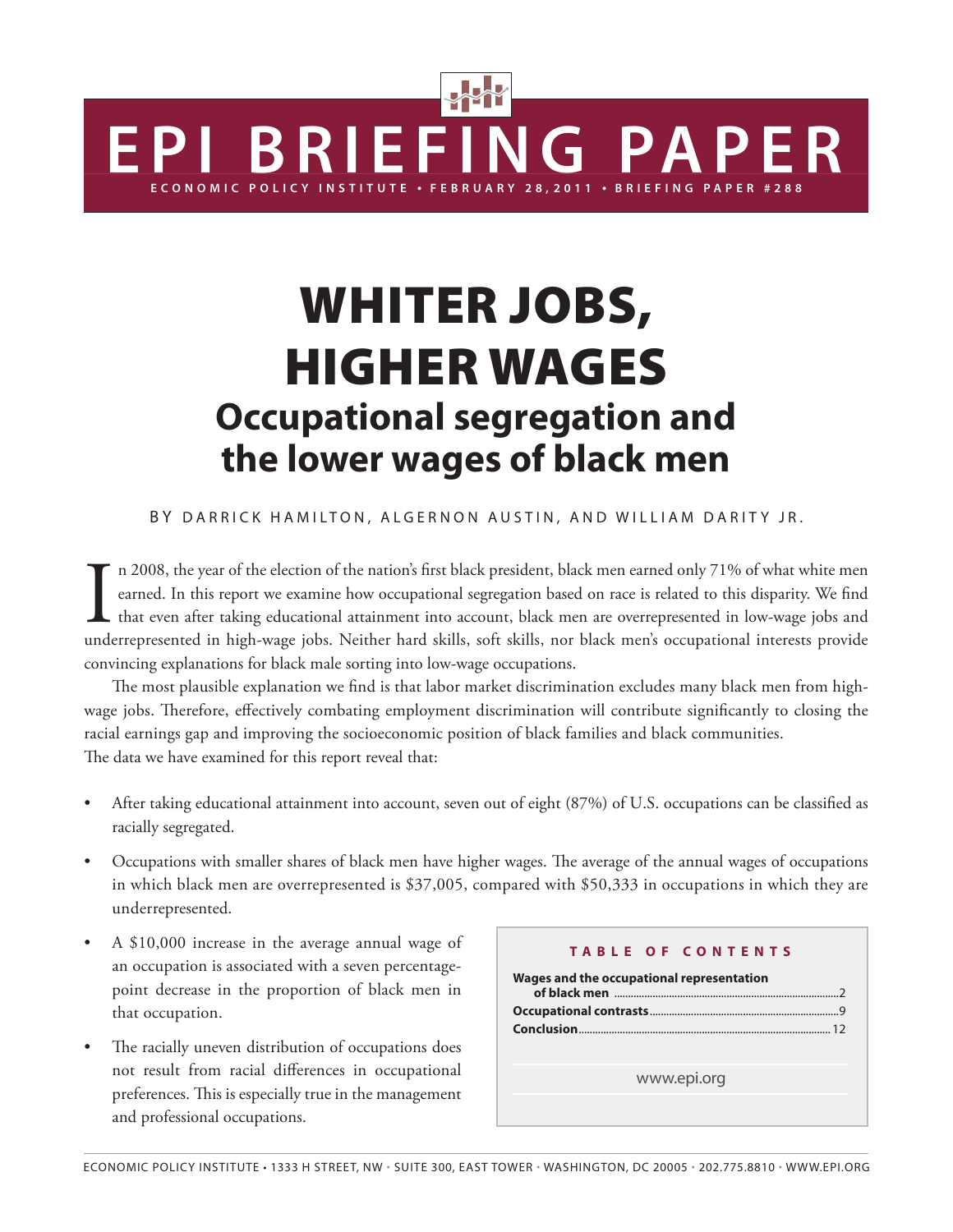The relative success black men have in finding work in occupations that require high levels of "soft skills" (also referred to as interpersonal skills or "people skills") is inconsistent with the explanation that black male deficiencies in soft skills are a driving force in their subpar labor market outcomes.

The following section looks at categories of occupations and details the pattern of black male exclusion from highpaying occupations and concentration in low-paying occupations. The second section discusses some interesting anomalies across occupations that differ in their level of representation of black men (for example, firefighting supervisors vs. police supervisors).

# Wages and the occupational representation of black men

In 2008, the median hourly wage for black male full-time workers was \$14.90, while the median for white male fulltime workers was \$20.84, nearly \$6 higher (see **Table 1**). This wage disparity is not due primarily to differences in educational attainment between black and white men. Even when one looks at male full-time workers of the same educational level, one sees significant black-white wage disparities. Among workers with a high school diploma (or GED) or a bachelor's degree, black men earned only 74% of what white men earned.

One possible explanation for this wage disparity is that black men tend to be crowded into lower-paying occupations—even when they have similar educational attainment as white men. This theory of "occupational crowding" was put forth by Barbara Bergmann (1971) almost 40 years ago. She argued that black workers are denied employment in more desirable high-wage occupations and crowded into less-desirable low-wage occupations. The result is an oversupply of workers in the crowded occupations, which has the effect of lowering wages further in those jobs.

Bergmann states that employers' refusal to hire qualified black workers in desirable jobs may stem from their distaste for associating with blacks, misperceptions concerning the productivity of black workers, or a fear of negative reactions from their customers or current nonblack employees if black employees are hired.<sup>1</sup> Even the black workers who are able to attain employment in white-dominant sectors receive relatively lower earnings than white workers because of the implicit threat that their only alternative is employment at even lower wages in sectors having an overrepresentation of black workers.

The analysis that follows uses data from the 2005-07 American Community Survey to explore the occupational crowding hypothesis. In order to estimate the occupational under- and overrepresentation of black males, we employ a method introduced by Bergmann (1971) and further elaborated by Gibson, Darity, and Myers (1998); Hamilton (2006); and Hamilton, Derryck, and Salandy (2007). The method computes occupational crowding scores by calculating the share of black workers expected in an occupation given the proportion of black workers who have the educational levels associated with that occupation. Only

#### TABLE 1

|                                    | White,<br>not Hispanic | Black,<br>not Hispanic | Black/<br>white ratio |
|------------------------------------|------------------------|------------------------|-----------------------|
| All, 25 years old and older        | \$20.84                | \$14.90                | 0.71                  |
| Less than high school              | 13.90                  | 8.54                   | 0.61                  |
| High school diploma or GED         | 17.96                  | 13.30                  | 0.74                  |
| Some college or associate's degree | 19.86                  | 14.66                  | 0.74                  |
| <b>Bachelor's degree</b>           | 27.14                  | 20.00                  | 0.74                  |
| Advanced degree                    | 31.97                  | 26.45                  | 0.83                  |

## **Median wage for full-time male workers 25 years old and older, 2008**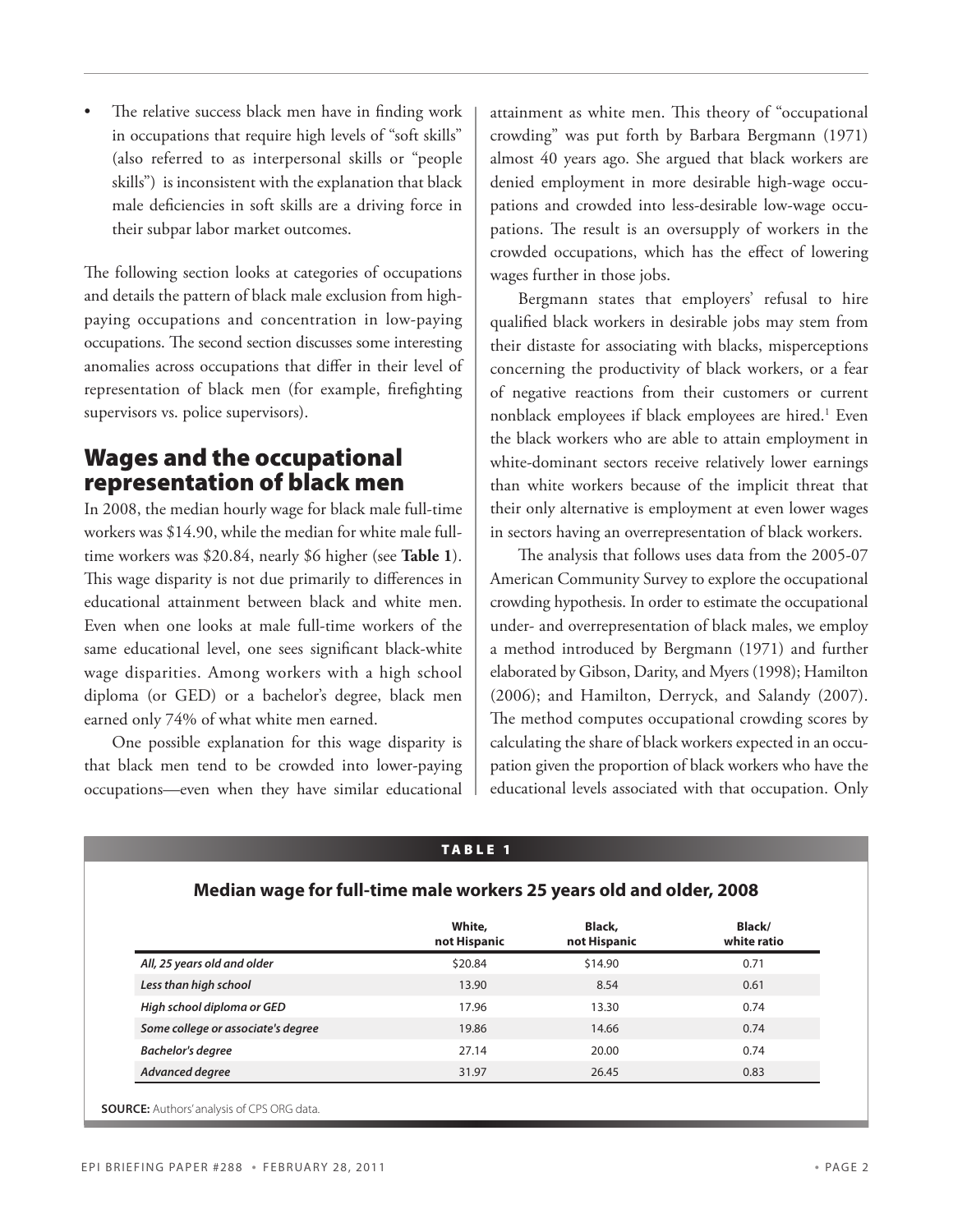#### TABLE 2

#### **Share of occupations by the representation of black men and occupational category, 2005-07**

| <b>Occupational category</b>                    | Under-<br>represented | <b>Proportionally</b><br>represented | Over-<br>represented | Number of<br>occupations |
|-------------------------------------------------|-----------------------|--------------------------------------|----------------------|--------------------------|
| All                                             | 49%                   | 13%                                  | 38%                  | 468                      |
| Management, professional, and related           | 54                    | 13                                   | 33                   | 169                      |
| <b>Service</b>                                  | 28                    | 17                                   | 55                   | 53                       |
| Sales and office                                | 27                    | 6                                    | 67                   | 67                       |
| Construction, extraction, and maintenance       | 81                    | 12                                   |                      | 67                       |
| Production, transportation, and material moving | 43                    | 18                                   | 40                   | 101                      |

**note:** Farming, fishing, and forestry occupations and military occupations are omitted because of the small number of occupations (11 total). Black males are underrepresented in six of the seven farming, fishing, and forestry occupations, and overrepresented in each of the four military occupations.

**Source:** Authors' analysis of 2005-07 American Community Survey data.

black males with educational degrees between the 25th and 90th percentiles of the educational attainment levels held by all persons currently in a particular occupation are treated as eligible for a job in a particular occupation. In addition, to avoid confounding factors attributable to school enrollment and retirement, we limit our sample to working individuals between the ages of 25 and 64.

We estimate the ratio of the black male employment share for a particular occupation relative to their share of the civilian population that meets the educational requirements described above. This ratio is the occupational crowding score. An occupational crowding score can be interpreted as an estimate of the percent of an occupation's share of qualified black males that is actually employed in that occupation. Thus, a crowding score of 0.70 can be understood to mean that a particular occupation employs only 70% of its share of the available qualified black males. A crowding score of 1.30 means that the occupation employs 130% of its share of the available qualified black males.

We categorize occupations with crowding scores less than 0.90 as having a deficit of 10% or more of the expected number of black males. These occupations are characterized as having an *underrepresentation* of black men. Occupations with a crowding score of more than 1.10 are categorized as having an excess of 10% or more of the expected number of black males, and these occupations are characterized as having an *overrepresentation* of black men. The occupations with scores between 0.90 and 1.10 are defined as having *proportional representation*. 2

## *Segregated workforces*

**Table 2** shows that in only 13% of all occupations are black men proportionally represented, thus 87% of U.S. occupations can be classified as segregated for black men. Black men are overrepresented in 38% of occupations and underrepresented in 49% of occupations. **Figure A** shows that the average of the annual wages in occupations in which black men are underrepresented is \$50,533; the average in occupations in which they are overrepresented or occupationally crowded is \$37,005, more than \$13,000 less. Indeed, a statistical analysis reveals that a \$10,000 increase in the average annual wage of an occupation is associated with a seven percentage-point decrease in the proportion of black men in that occupation (see **Table 3**).3

When this analysis is conducted within categories of occupations, we observe a pattern of black male exclusion from high-paying occupations and concentration in lowpaying occupations. Table 2 includes an analysis of five major occupational categories.

Black males experience the most severe underrepresentation in construction, extraction, and maintenance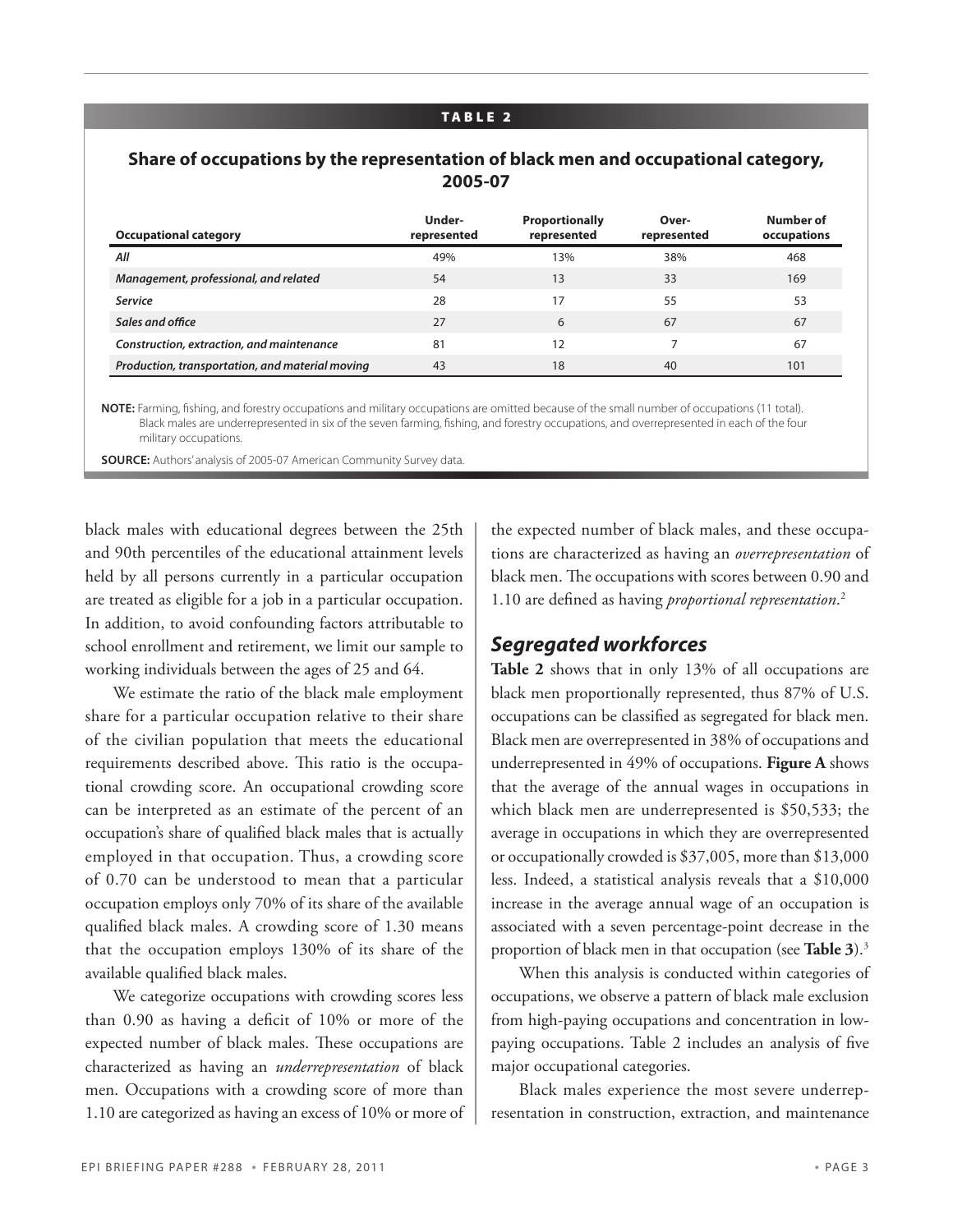#### F ig u re a



#### TABLE 3

## **Percentage-point decline in the share of black men for each \$10,000 increase in annual wages\***

| Occupational category                           | Decline in share of black males |
|-------------------------------------------------|---------------------------------|
| All                                             | $-7%$                           |
| Management, professional, and related           | $-9$                            |
| Service                                         | $-14$                           |
| Sales and office                                | $-14$                           |
| Construction, extraction, and maintenance       | $n.5.^{**}$                     |
| Production, transportation, and material moving | $-17$                           |

\* Regression coefficient.

\*\* Not statistically significant.

**Source:** Authors' analysis of 2005-07 American Community Survey data.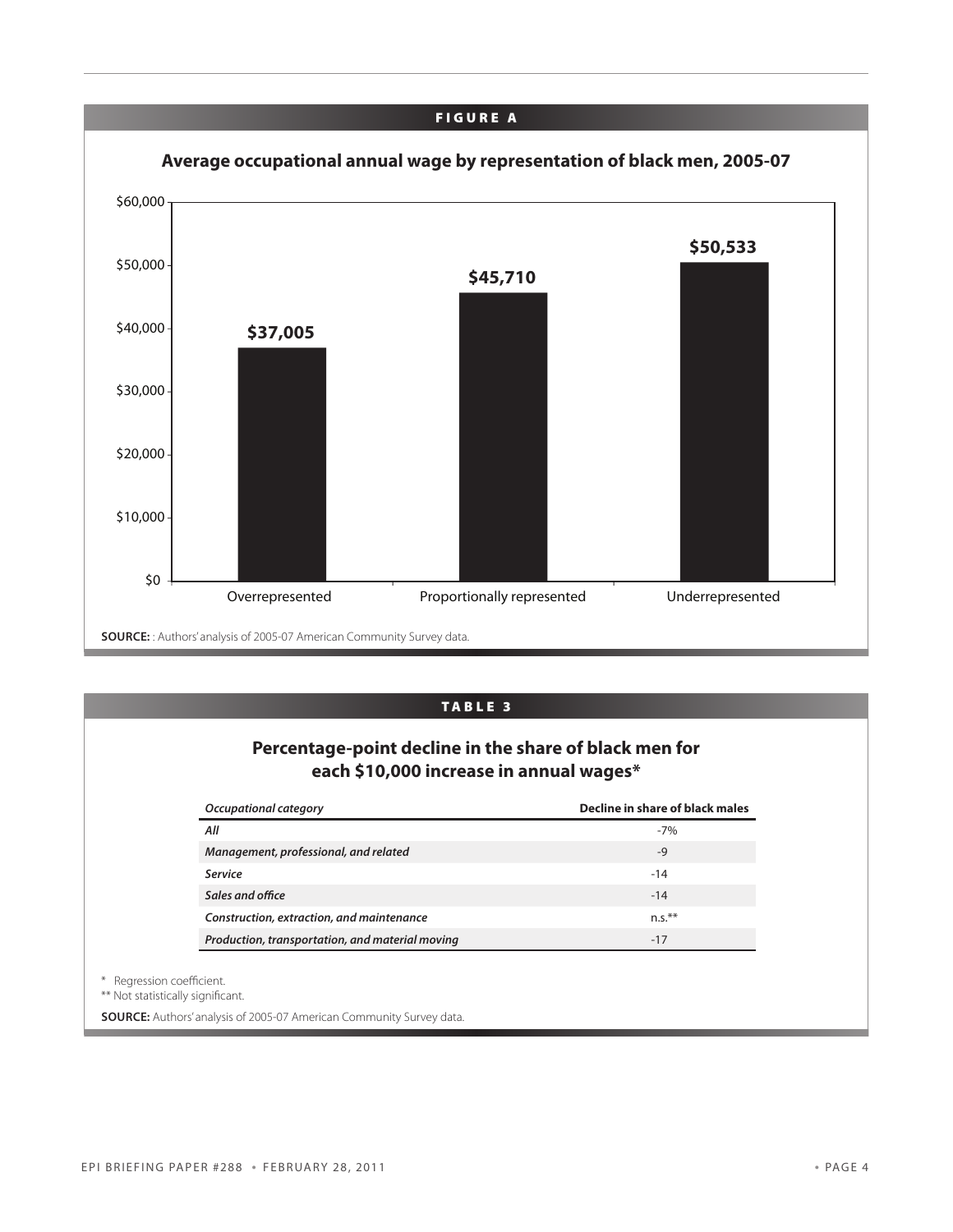occupations. This occupational sector is composed of 67 precisely defined occupations, and 81% of them are characterized by black male underrepresentation. These occupations tend to be low-educational-credential occupations; however, their wages tend to be higher than the wages for service occupations. Some of the annual earnings in the construction, extraction, and maintenance occupations also exceed annual earnings in production, transportation, and material moving occupations (see **Figure B**). Hence, these occupations present relatively desirable jobs for low-credentialed workers. Although black males are overrepresented among the distribution of low-credentialed workers, they are underrepresented in 81% of this comparatively desirable occupational sector.

More than half (54%) of management, professional, and related occupations have an underrepresentation of black men. Management and professional occupations tend to require the highest educational credentials and offer the highest wages.

In the management and professional occupations, those jobs with an underrepresentation of black men have annual wages nearly \$20,000 higher than the ones with an overrepresentation of black men (\$68,684 versus \$49,904). For these occupations, every \$10,000 increase in occupational wages is associated with a nine percentagepoint reduction in black male representation.

In contrast, black men are overrepresented in most of the service occupations. Similar to construction, extraction, and maintenance occupations, service occupations tend to have low degree requirements but, in contrast, they tend to offer low pay. Across all occupations the average occupational wage is \$44,719, while the average occupational wage across all service occupations is considerably lower, \$28,962. The average annual occupational wages in the 29 out of 53 (55%) service occupations in which blacks are overrepresented is only \$25,552. Moreover, within this sector, we estimate that each \$10,000 increase in the average occupational wage is

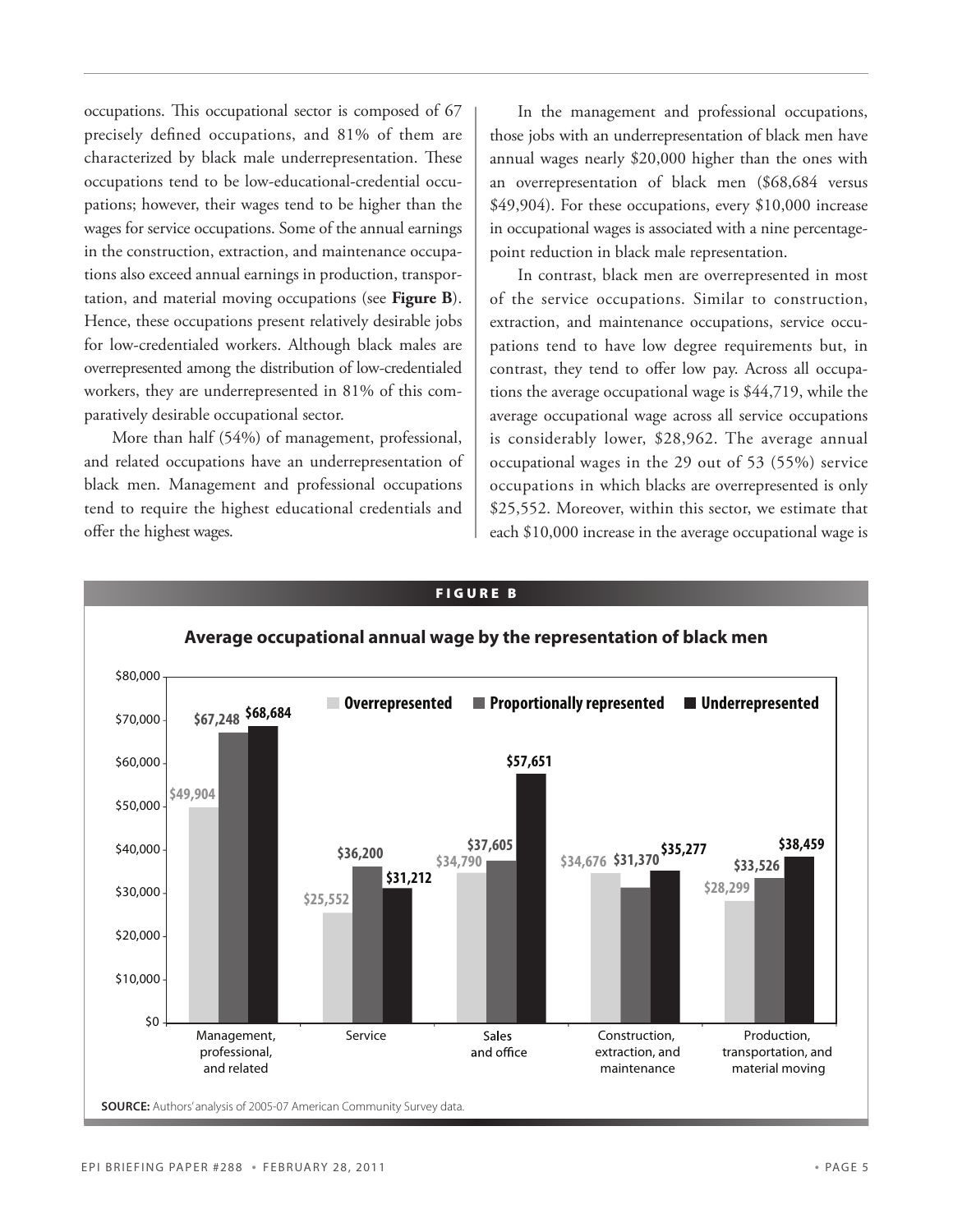associated with a 14 percentage-point reduction in black male representation.

Sales and office occupations tend to have higher degree requirements than service occupations, yet we estimate a 14 percentage-point reduction in black male representation for a \$10,000 increase in occupational wages for this sector as well. This pattern is vividly illustrated in Figure B. The 67% of sales and office occupations in which black males are overrepresented have average occupational wages that are \$22,861 less than the 27% of occupations in which they are underrepresented (\$34,790 versus \$57,651).

Lastly, production, transportation, and material moving occupations are moderately credentialed occupations with the lowest degree of racial segregation. Nonetheless, more than 80% of these occupations are still segregated according to our measure. Indeed, this occupational sector has the strongest relationship between occupational wages and crowding scores. We estimate a 17 percentage-point reduction in the representation of black males in this sector for every \$10,000 increase in the occupational wage.

Across occupational sectors, regardless of degree requirements, black males are underrepresented in high-wage occupations and overrepresented in low-wage occupations. We find a statistically significant correlation for this relationship for all occupations, and for all of the narrower occupational categories with the exception of the construction, extraction, and maintenance occupations. The lack of a relationship in the latter may be due to the low statistical power resulting from the high degree of exclusion of black men from these occupations in the first place. This issue is explored further in the following section.

## *Hard facts versus soft skills: the employment of black men in construction and service occupations*

In addition to relatively low wages, black men also suffer from a low employment rate (Austin 2008). In recent years, scholars have argued that black men's supposed lack of soft skills is an important factor in explaining their difficulties in the labor market.

For example, William Julius Wilson argues that employers in service industries fail to hire black men because black men "lack the soft skills that their jobs require: the tendency to maintain eye contact, the ability to carry on polite and friendly conversations with consumers, the inclination to smile and be responsive to consumer requests" (Wilson 2009, 77). Harry Holzer (2009) also puts forth weak soft skills as the culprit for limited upward mobility of black males, particularly young black males.

Service occupations, because they primarily involve serving customers, can be characterized as requiring relatively high levels of soft skills. In comparison, construction, extraction, and maintenance occupations, because they primarily involve working with materials and machinery, can be characterized as requiring relatively lower levels of soft skills.

Contrary to the arguments of Wilson, Holzer, and others, the empirical evidence put forth by Allegretto and Pitts (2010) and this current study does not support the soft-skills explanation for black male difficulties in the labor market. Allegretto and Pitts' analysis of the labor market by industry shows that black men are underrepresented in the construction and manufacturing industries but not in service industries. Thus, in service industries where soft skills are very important black men are well-represented or overrepresented. In construction and manufacturing industries, which have relatively low levels of soft-skill requirements, black men are underrepresented.

Our occupation-based analysis is consistent with Allegretto and Pitts' findings. The occupational category in which black men are most underrepresented is construction, extraction, and maintenance. On the other hand, the service occupations have the highest rate of occupational overrepresentation of, black men. Again, this evidence is inconsistent with claims by Wilson, Holzer, and others that deficiencies in soft skills play a large role in explaining racial differences in labor market outcomes.

Indeed, the underrepresentation of black men in construction, extraction, and maintenance occupations is extreme. There are 18 occupations in that category, and 27% have crowding scores below 0.50 (very high underrepresentation), but only 2–3% have crowding scores above 1.50 (very high overrepresentation). In contrast, in the service occupations only three occupations or 6% have scores under 0.50, but 20, or 38%, have scores over 1.50. While the highest crowding score in the construc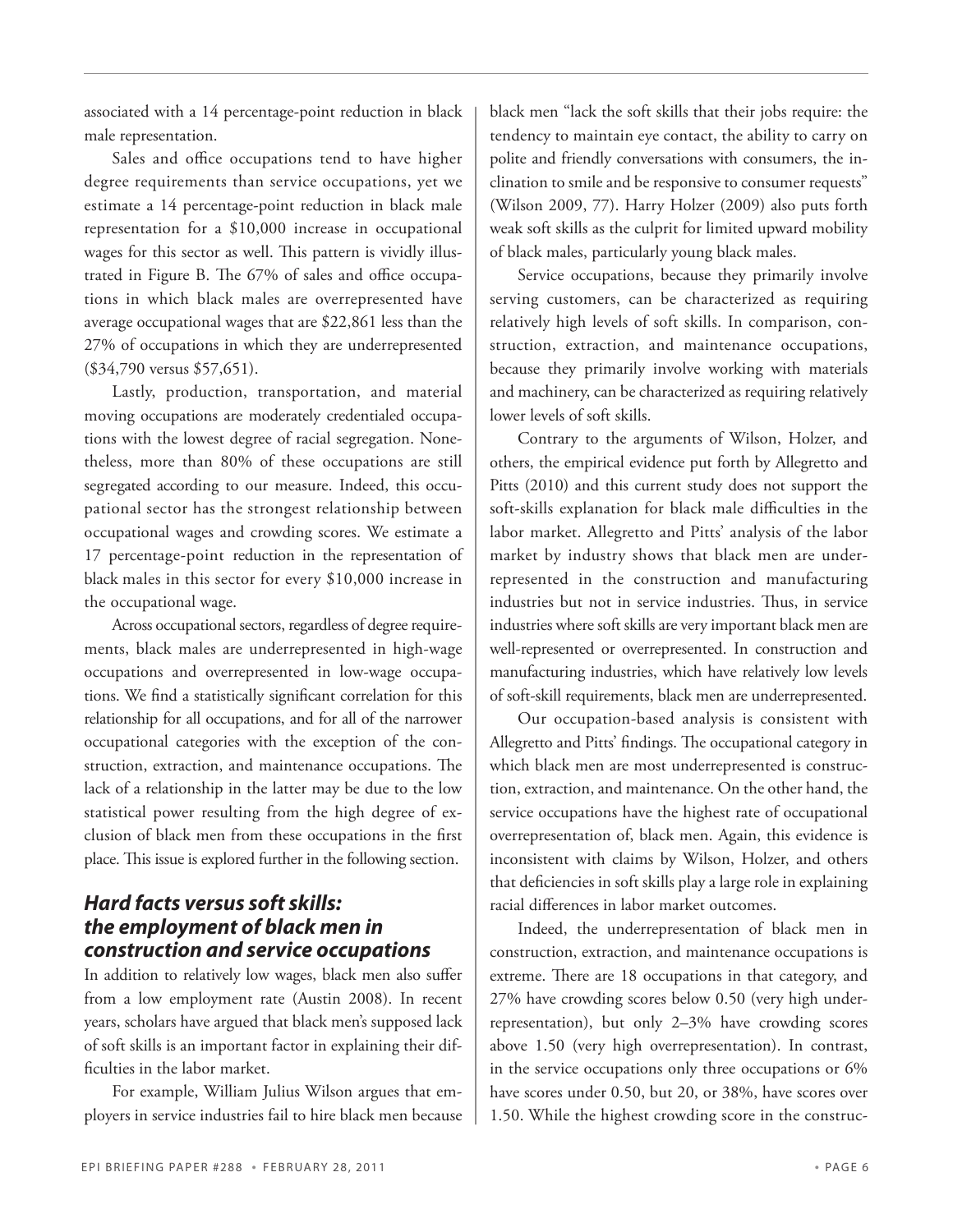tion, extraction, and maintenance occupations is 1.78 for hazardous materials removal workers, the highest in the service occupations is 3.64 for residential advisors, a position that presumably requires a strong set of soft skills. Thus, for construction, extraction, and maintenance occupations *in general*, there is a low representation of black men, while the opposite is true for service occupations.

These data do not suggest that a lack of soft skills is responsible for black men's difficulties in the labor market. Black men have more success finding work in high soft-skills occupations like service work and sales and office occupations than in low soft-skills occupations like construction, extraction, and maintenance occupations and production, transportation, and material moving occupations.

Furthermore, Figure B demonstrates that if black men were to move from the service sector occupations in which they are overrepresented to the construction, extraction, and maintenance occupations or the production, transportation, and material moving occupations, their wages would generally increase. Thus, rather than focusing on policies that promote the development of black male soft-skills, a more effective policy strategy might be aimed at moving blacks from lower-paying high-soft-skill service occupations to higher-paying low-soft-skill construction occupations.

Ultimately, it does not appear that either hard skills like educational attainment or soft skills explain the massive racial labor market disparities.

## *Do black and white men have different occupational interests?*

Given the relationship between black male representation and occupational wages across very different occupational categories, it seems unlikely that our results are driven by differences in the occupational preferences between black and white men. If, for example, black men prefer more physical work, which is more commonly found in the production, transportation, and material moving sector, and white men prefer less physical work, which is more commonly found in management, professional, and related occupations, then this might explain our findings across *all* occupations. After all, management, professional, and related occupations pay higher wages than production, transportation, and material moving occupations. But what would explain the results *within* occupational

categories? Why would black men prefer lower wages within a given occupational sector?

We offer a brief examination of racial differences in career choices to address the popular perception that bad career choices are basically responsible for racial differences in pay.4 Using college majors as an indicator of career preferences, we compare the college majors of black and white men. Although people often do not work in their major field of study, and college-degree recipients make up only a fraction of the entire labor force, we expect that, if there are big differences in black and white men's desired careers, they would manifest themselves in choices of majors.

**Table 4** shows the major fields of study for black and white men who obtained bachelor's degrees in 1992, the earliest available year in which the *Digest of Education* publishes these statistics online. Most of the men surveyed in 1992 would be in their mid-thirties at the time the 2005-07 American Community Survey data were collected. The table lists majors in descending order based on popularity among white men. Overall, black and white men have a nearly identical distribution of college majors. The third column presents the percentage-point difference in college majors between them. For 26 out of 34 majors, the difference is less than one percentage point. For the other eight majors, the differences are also trivial, with the largest being three percentage points. These findings illustrate that black and white men are basically equal in their distributions for major field of study.

Our examination of racial differences in college majors does not suggest that black male career choices are driving them to work in low-paying occupations. If left solely to their own desires, we would expect black and white men to have similar distributions of employment across and within occupational categories. This is especially true for management, professional, and related occupations, since these occupations typically require at least some college. Table 4 indicates almost identical choices in terms of majors, which presumably are related to career choice aspirations. Nonetheless, black males with relatively high educational attainment are disproportionately distributed into lower-paying managerial and professional occupations within this occupational sector.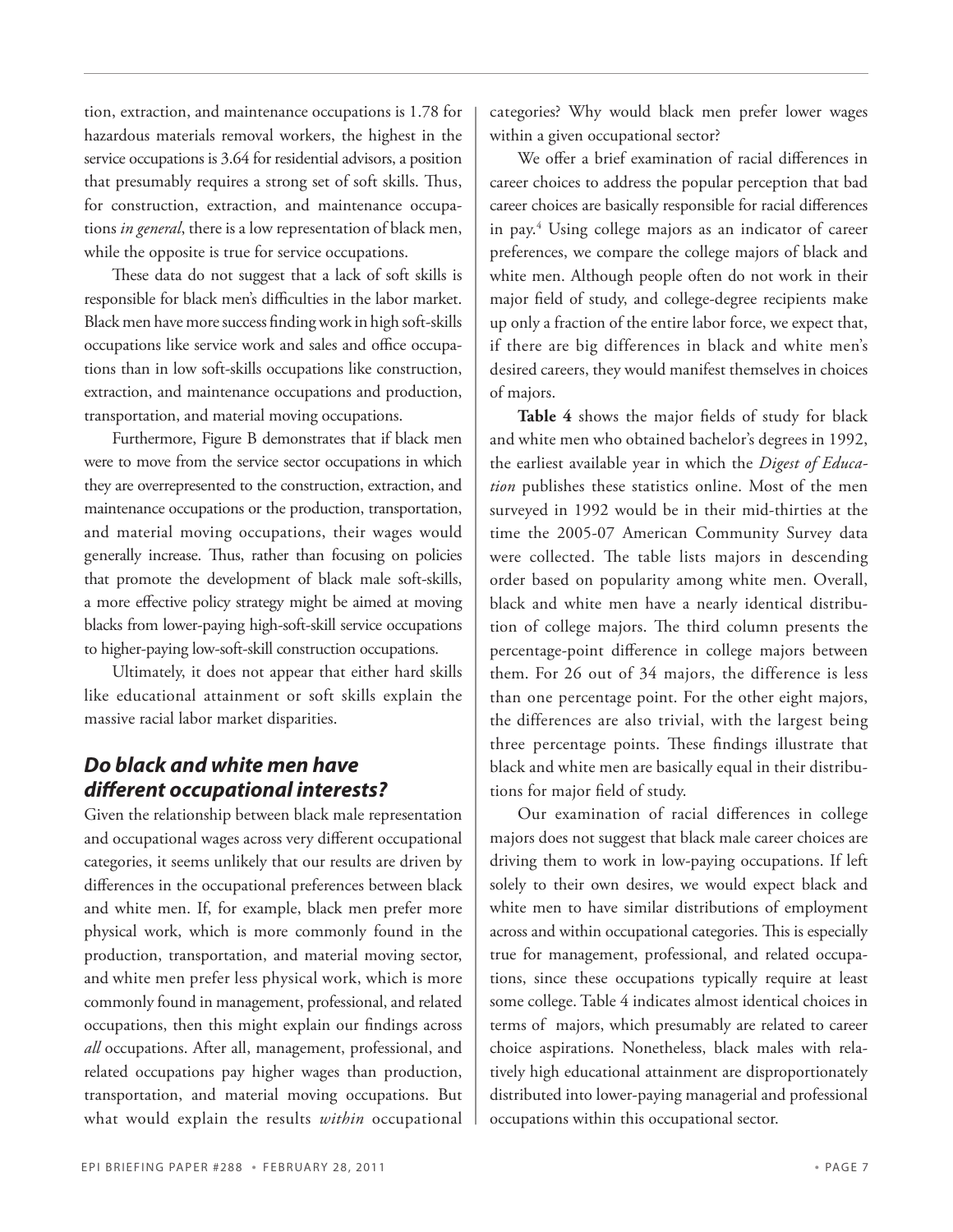## TABLE 4

# **Male bachelor's degrees obtained by major field of study, 1992**

|                                                 | <b>Black</b> | White | Black-white* |
|-------------------------------------------------|--------------|-------|--------------|
| <b>Business</b>                                 | 26.6%        | 26.4% | 0.1%         |
| Social sciences and history                     | 14.8         | 14.3  | 0.4          |
| <b>Engineering</b>                              | 6.1          | 9.1   | $-3.0$       |
| <b>Education</b>                                | 4.7          | 4.7   | 0.0          |
| <b>Communications</b>                           | 4.9          | 4.3   | 0.6          |
| English                                         | 2.6          | 3.9   | $-1.3$       |
| <b>Biological/life sciences</b>                 | 2.8          | 3.8   | $-1.0$       |
| Visual and performing arts                      | 2.6          | 3.5   | $-0.9$       |
| Psychology                                      | 3.7          | 3.3   | 0.4          |
| <b>Computer and information sciences</b>        | 4.2          | 3.0   | 1.2          |
| Engineering-related technologies                | 3.5          | 2.8   | 0.6          |
| Liberal arts and sciences                       | 3.7          | 2.5   | 1.2          |
| <b>Physical sciences</b>                        | 1.5          | 2.3   | $-0.8$       |
| <b>Protective services</b>                      | 4.8          | 2.2   | 2.6          |
| Agriculture and natural resources               | 0.8          | 2.1   | $-1.3$       |
| <b>Health professions</b>                       | 2.0          | 2.0   | 0.1          |
| Multi/interdisciplinary studies                 | 1.9          | 1.6   | 0.3          |
| <b>Mathematics</b>                              | 1.4          | 1.5   | $-0.1$       |
| <b>Architecture</b>                             | 0.8          | 1.1   | $-0.3$       |
| Philosophy and religion                         | 0.7          | 1.0   | $-0.2$       |
| Parks, recreation, leisure, and fitness studies | 0.9          | 0.9   | 0.1          |
| Foreign languages and literatures               | 0.4          | 0.8   | $-0.4$       |
| Theological studies/religious vocations         | 0.5          | 0.7   | $-0.3$       |
| Transportation and material moving              | 0.5          | 0.7   | $-0.1$       |
| <b>Public administration and services</b>       | 1.9          | 0.6   | 1.3          |
| Home economics                                  | 0.4          | 0.3   | 0.1          |
| Area, ethnic, and cultural studies              | 0.7          | 0.3   | 0.4          |
| Law and legal studies                           | 0.1          | 0.1   | 0.0          |
| <b>Communications technologies</b>              | 0.2          | 0.1   | 0.1          |
| Precision production trades                     | 0.1          | 0.1   | 0.1          |
| R.O.T.C. and military sciences                  | 0.1          | 0.0   | 0.0          |
| <b>Mechanics and repairers</b>                  | 0.0          | 0.0   | 0.0          |
| <b>Construction trades</b>                      | 0.0          | 0.0   | 0.0          |
| Library science                                 | 0.0          | 0.0   | 0.0          |

\* "Black-white" percentage-point differences may appear larger or smaller than expected due to rounding.

**Source:** Authors' analysis of *Digest of Education Statistics* (1995), Table 258.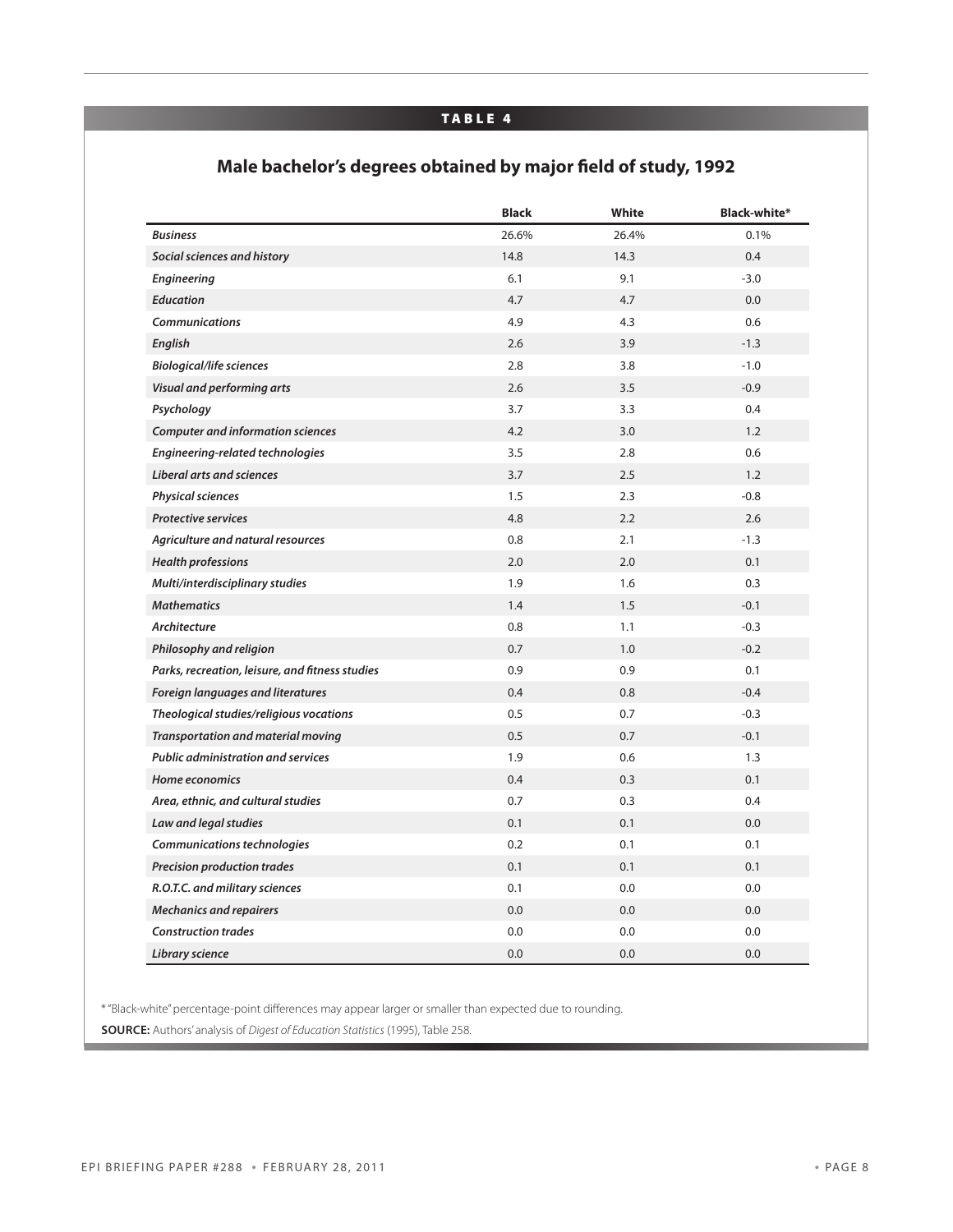## *Discrimination and occupational crowding into low-wage jobs*

Given the above evidence, Bergmann's occupational crowding hypothesis appears to be a more plausible explanation for the systematic underrepresentation of black men in high-paying jobs and overrepresentation in low-wage jobs than the argument that black men simply make poor career choices or do not have the right hard or soft skills. Even after accounting for distributional differences in educational attainment, we estimate an inverse relationship between occupational wages and black male representation across various occupational categories regardless of the particular skills used in those categories. For instance, the relationship exists in white-collar, bluecollar, and service occupations. Data based on black and white men's college major choices is not consistent with the two groups having dissimilar career aspirations. Moreover, it is not apparent why black men would be any less financially motivated than white men. After considering differences in educational attainment, occupational skill, and career interests, we are left with labor market discrimination as the key explanation for a racially segregated labor market that systematically crowds black men into low-paying, less-desirable jobs and out of *high-paying*, more-desirable jobs.

The findings in this study fit well with other recent research. Pager, Western, and Bonikowski (2009) find that employers are more likely to steer black job applicants than white applicants to lower-paying positions. In contrast, the authors find that white job applicants are sometimes steered to higher-paying jobs. This dynamic would produce both wage and occupational disparities like the ones found in this study.

Acs and Loprest (2009), using the 2007 Survey of Employers in the Low-Skill Labor Market, find that, after taking into account individual, job, and employer characteristics, black workers earn 12% less than white workers. Tomaskovic-Devey, Thomas, and Johnson (2005, 83) conclude that part of the reason for blacks' lower wages is "because the human capital they do possess is devalued in the labor market."

America not only has segregated schools (both between and within) and neighborhoods, it also has segregated occupations. Black men are disproportionately confined in lower-paying occupations. Until we more effectively combat labor market discrimination, black men will continue to earn less than white men. As a consequence, black families and black communities are likely to continue to maintain a subaltern status in our society.

# Occupational contrasts

In this section, we highlight some interesting contrasts across occupations within broadly defined occupational sectors that differ in their level of representation of black men. In particular, we compare occupational categories that have similar credential requirements but vary in their access to black male workers.

## *Managers: CEOs and legislators versus middle managers*

Chief executive officers and legislators have the secondhighest average wage of all of the occupations analyzed in the American Community Survey. **Table 5** shows that black men are very underrepresented as chief executives and legislators; they are employed at only 32% of their expected level of employment in these occupations. In contrast, black men tend to be at least proportionally represented in a variety of managerial-type occupations.

That black men have the skills needed to be financial managers, human resource managers, public relations managers, and a variety of other types of managers suggests they also have the skills needed to be chief executives and legislators, since these two positions draw on many of the skills needed in these other management fields. Furthermore, the educational profile of CEOs and legislators is basically the same as for the selected management fields. Thus, neither education nor skills are plausible explanations for the underrepresentation of black men as chief executives and legislators.

Perhaps the glass ceiling effects that limit career trajectories for women, particularly nonwhite women, are also relevant for black men. Black men may be blocked from becoming CEOs for similar reasons as minority women. A survey by Catalyst (1999) indicates that nonwhite women are stymied in the advancement of their professional careers because they do not have influential mentors, they are excluded from informal networking with colleagues, and they are not given high-profile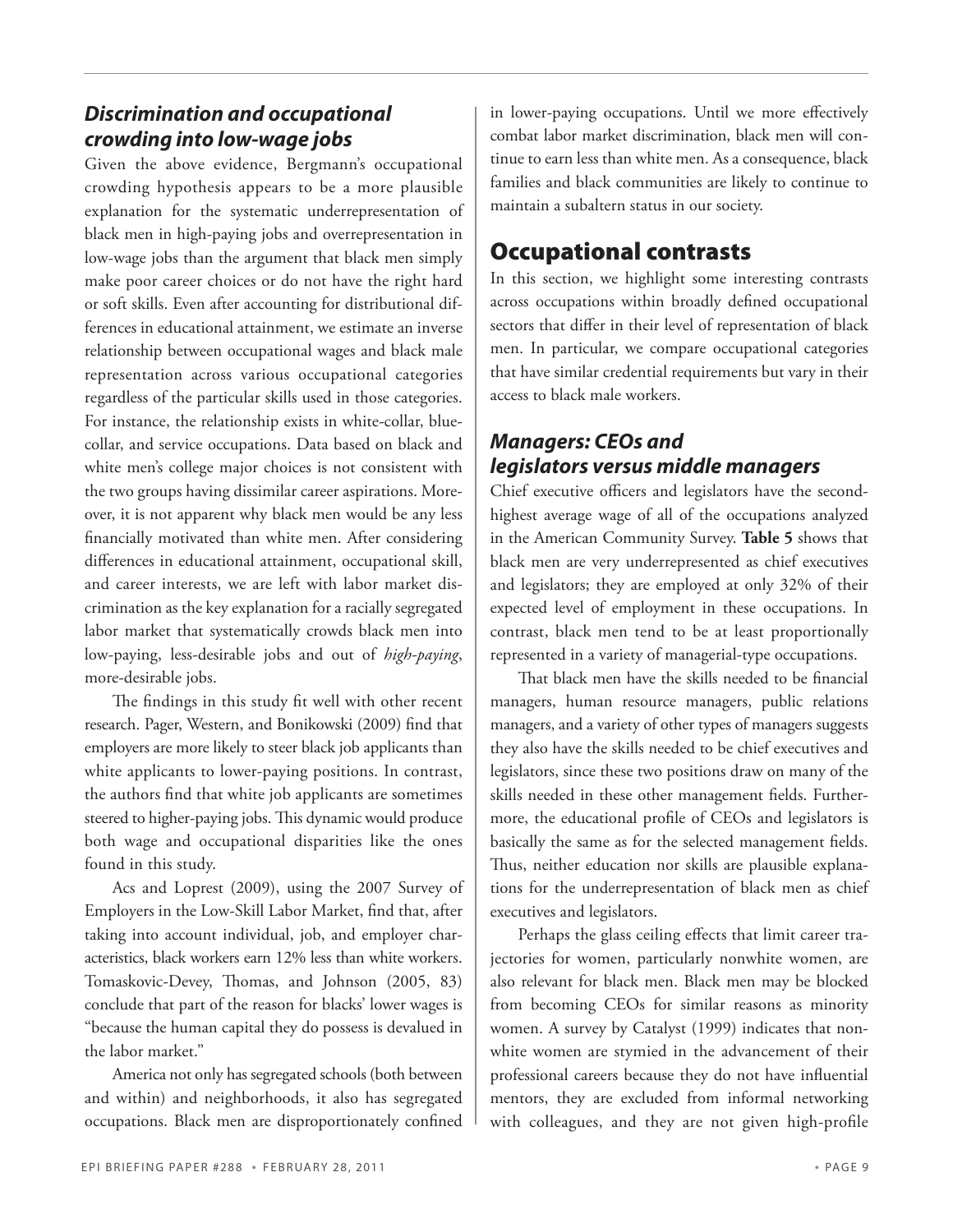#### TABLE 5

#### **Black male representation among CEOs and legislators vs. middle managers**

| <b>Occupation</b>                                                 | 25th percentile<br>education level | 90th percentile<br>education level | Crowding<br>score | Average<br>wage |
|-------------------------------------------------------------------|------------------------------------|------------------------------------|-------------------|-----------------|
| <b>Underrepresented</b>                                           |                                    |                                    |                   |                 |
| Chief executives and legislators                                  | +1 year college                    | MA degree                          | 0.32              | \$143,930       |
| <b>Proportionally represented</b>                                 |                                    |                                    |                   |                 |
| <b>Financial managers</b>                                         | <b>BA</b> degree                   | MA degree                          | 0.91              | \$108,923       |
| Human resources managers                                          | +1 year college                    | MA degree                          | 0.94              | 76,101          |
| <b>Public relations managers</b>                                  | Associate                          | MA degree                          | 1.01              | 85,264          |
| Overrepresented                                                   |                                    |                                    |                   |                 |
| Medical and health services managers                              | Associate                          | Prof. degree                       | 1.41              | \$88,509        |
| Social and community service managers                             | Associate                          | MA degree                          | 1.61              | 63,432          |
| Agents and business managers of artists, performers, and athletes | $<$ 1 year college                 | MA degree                          | 1.72              | 67,014          |

assignments. In addition, Livingston and Pearce (2009) suggest that black men suffer limited upward mobility because of their perceived threatening physique and mannerisms based on racial stereotypes.

Hamilton's (2006) research suggests that black men may be more successful at becoming legislators (crowding score 0.72) than CEOs (crowding score 0.24), but they are still less successful than one would expect given their educational attainment. Hence, the low 0.32 crowding score calculated in the current analysis that aggregates the CEO and legislator occupational categories together is primarily the result of their gross underrepresentation as CEOs. Their relatively higher success as legislators, although still underrepresented in this occupation, may result from voting rights laws and the existence of majority black districts. Whether black men are equally successful at becoming legislators in majority black districts and majority white districts is an entirely different question, however, and one that is beyond the scope of this study.

## *Firefighting supervisors versus police supervisors*

First-line supervisors in fire departments and first-line supervisors in police departments have the same level of formal education. At the 25th percentile, workers in both occupations have some college education; at the 90th percentile they have bachelor's degrees. Both occupations entail serving and protecting the public. They also have similar average annual pay—both in the low \$50,000s, which ranks as the highest pay among the service occupations.

One way these occupations differ, however, is in the representation of black men. With a representation level of 105%, black men are proportionally represented as first-line supervisors of police departments. In contrast, black men are significantly underrepresented as first-line supervisors of fire departments: they reach only 67% of their expected representation level. If black men can be successful at obtaining supervisory positions in police departments, why can't they do the same in fire departments?

In 2009, the issue of black underemployment as firefighters received a great deal of attention because of the *Ricci v. DeStefano* (2009) Supreme Court case. The case centered on whether the city of New Haven, Conn., discriminated against 17 white and two Hispanic firefighters by disregarding a firefighter promotion exam on which they—but no black firefighters—had scored high enough to be eligible for promotion. The city disregarded the results out of a concern that the exam ran afoul of federal affirmative action laws because the exam had a disparate impact on a protected minority group.

Although the black pass rate was lower than the white rate, four blacks could have been eligible for promotion had the test scores been rounded to the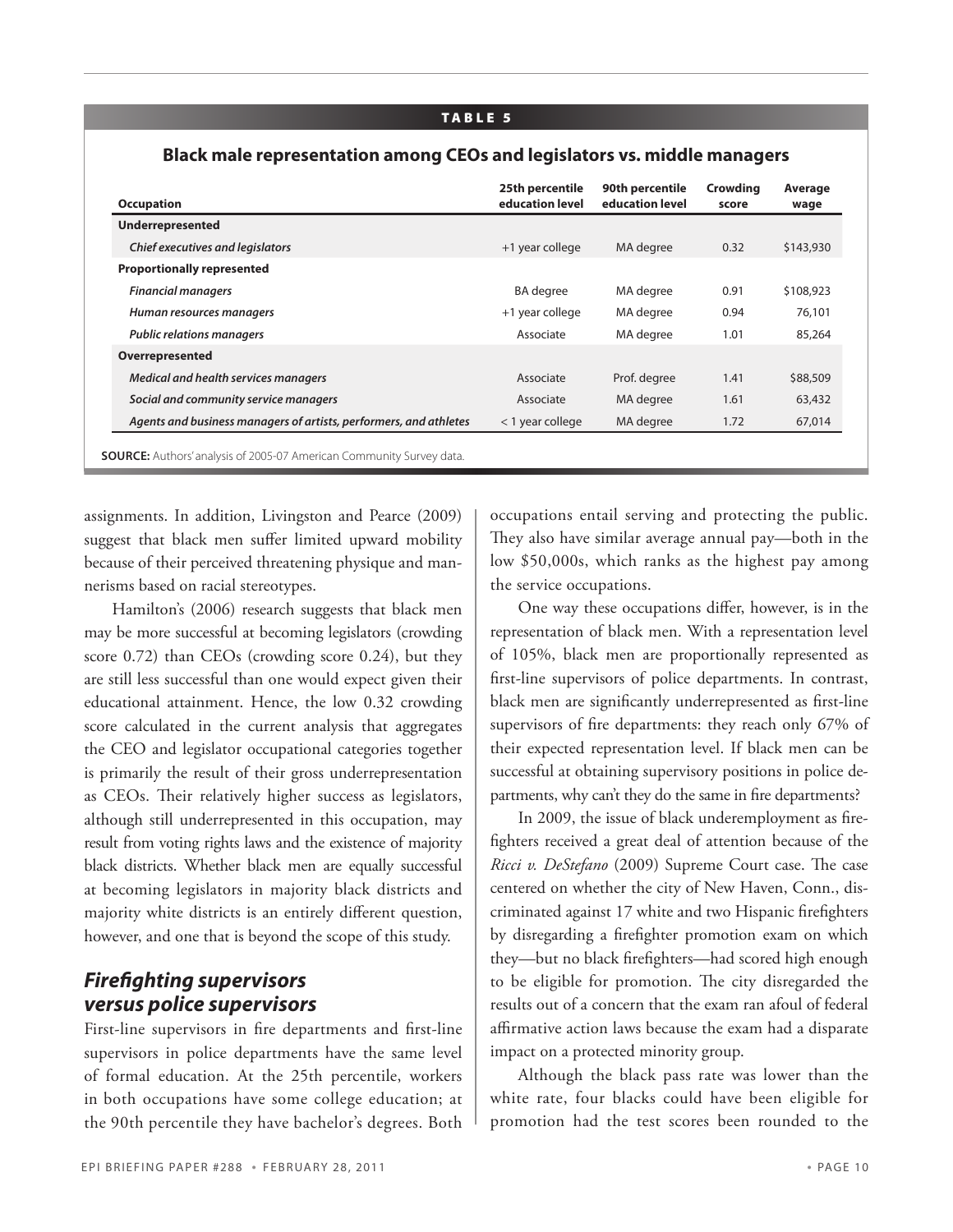nearest whole number. Judge Richard Posner, a noted legal writer, has referred to this rounding of scores, called "banding," as "a universal and normally an unquestioned method of simplifying scoring by eliminating meaningless gradations (of scores that differ by less than the margin of error)" (*DeStefano et al.* 2009). Guiner and Sturm (2009) illustrate other testing design changes that could have led to even more blacks being eligible for promotion as well.

Nonetheless, in a narrow 5-4 vote the Supreme Court rejected the consideration of these alternatives, reversed a lower court's decision, and ruled in favor of the New Haven firefighter plaintiffs. In contrast, in a less publicized case involving the promotion of New York City firefighters to supervisory positions, the Federal District Court determined that New York City used "examinations [that] unfairly excluded hundreds of qualified people of color from the opportunity to serve as New York City firefighters" (Baker 2010).

## *High-paying sales versus lower-paying office occupations*

Within the category of sales and office occupations, sales occupations tend to have higher average wages than office occupations. This is especially the case in sales occupations where blacks are proportionally underrepresented. Of the eight sales and office occupations listed in **Table 6**, the sales occupations in which blacks are underrepresented have significantly higher wages than the other occupations in which they are not. Yet, there is significant overlap in the educational profile of these occupations regardless of whether blacks are under- or overrepresented. Interviewers, receptionists, cashiers, telemarketers, and individuals who conduct sales outdoors (i.e., door-to-door salespeople and street vendors) have similar educational attainment as higherpaid sales workers. It seems likely that some of the blacks in these lower-paid occupations would qualify for the higherpaid sales positions in which they are underrepresented.

Labor market discrimination is a plausible explanation that is consistent with the strong evidence from audit studies related to the racial occupational sorting that we find in sales occupations. Pager, Western, and Bonikowski (2009) present direct evidence of labor market discrimination in sales positions. Their study design involved sending equivalently qualified paired black and white male "testers" to apply for similar jobs. The results indicate that black male testers are much more likely to be steered to lowerpaying occupations. There were examples of black testers being steered away from sales and into maintenance and stock boy positions, despite having equivalent qualifications as their white tester peers, who were not steered away from these more desirable sales positions.

#### TABLE 6

#### **Representation in sales versus similar occupations**

| <b>Occupation</b>                                                        | 25th percentile<br>education level | 90th percentile<br>education level | Crowding<br>score | Average<br>wage |
|--------------------------------------------------------------------------|------------------------------------|------------------------------------|-------------------|-----------------|
| Underrepresented                                                         |                                    |                                    |                   |                 |
| Sales representatives, services, all other                               | +1 year college                    | <b>BA</b> degree                   | 0.58              | \$73,818        |
| Sales and related workers, all other                                     | $<$ 1 year college                 | MA degree                          | 0.72              | 60,117          |
| Retail salespersons                                                      | High school/GED                    | <b>BA</b> degree                   | 0.81              | 38,882          |
| Overrepresented                                                          |                                    |                                    |                   |                 |
| Interviewers, except eligibility and loan                                | < 1 year college                   | MA degree                          | 1.80              | \$25,821        |
| Receptionists and information clerks                                     | High school/GED                    | <b>BA</b> degree                   | 1.54              | 25,479          |
| Cashiers                                                                 | High school/GED                    | <b>BA</b> degree                   | 1.23              | 22,191          |
| <b>Telemarketers</b>                                                     | High school/GED                    | <b>BA</b> degree                   | 2.30              | 20,247          |
| Door-to-door sales workers, news and street vendors, and related workers | High school/GED                    | <b>BA</b> degree                   | 1.16              | 18,153          |

**SOURCE:** Authors' analysis of 2005-07 American Community Survey data.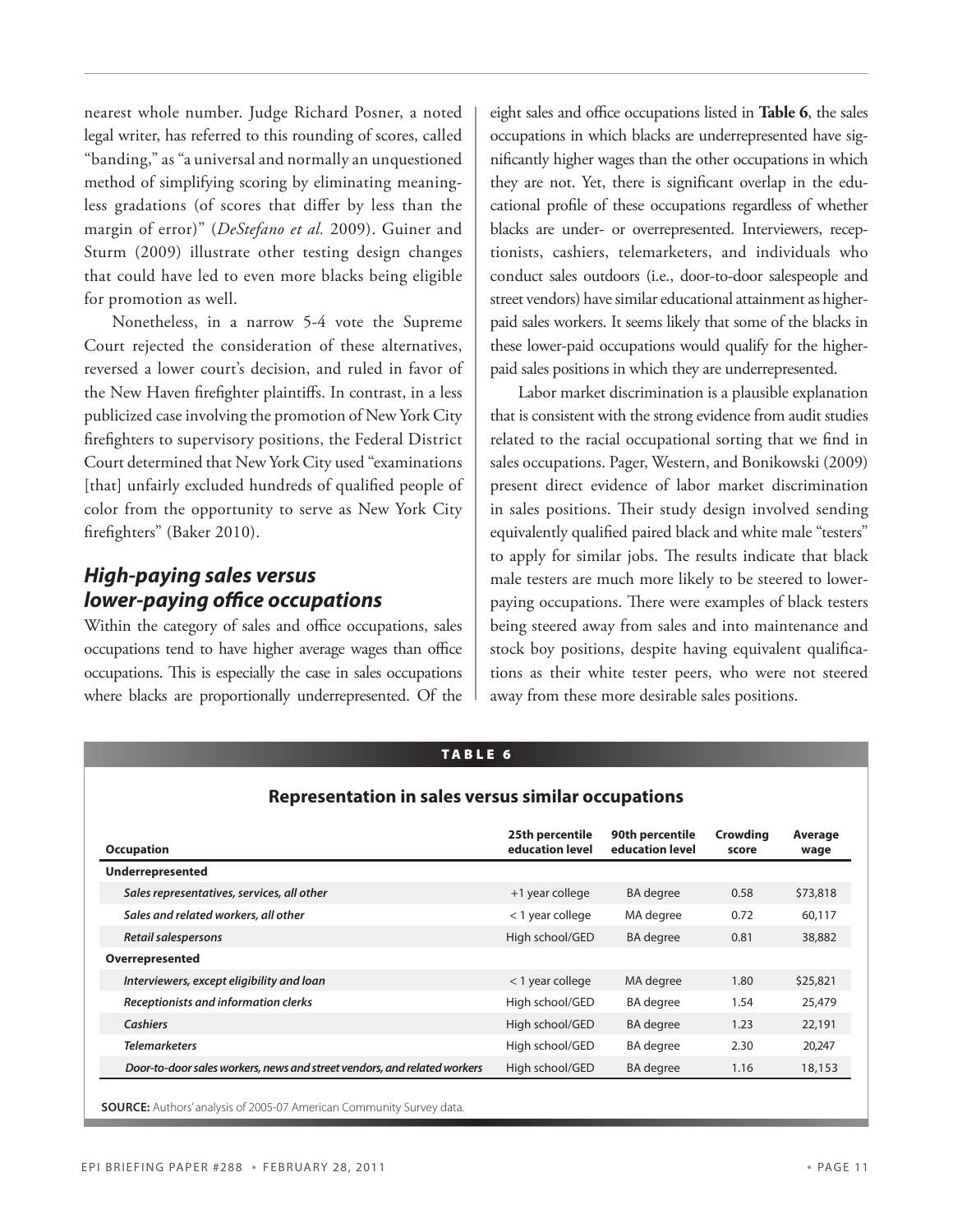Bertrand and Mullainathan (2004), using a similar matched-pair study design, also found direct evidence of labor market discrimination for black males in sales occupations. However, their study avoided the potential criticism that "testers" actors may have inadvertently signaled skills to the employers in a manner that led them to prefer the white applicants. The authors implicitly used a double-blind strategy that avoided the use of human testers and instead attached fictitious black- and whitesounding names to similarly credentialed paired resumes. They found that resumes with white-sounding names sent to potential employers in sales occupations received a 50% higher call-back rate than comparably skilled resumes with black-sounding names.

Moreover, they found that even "better" quality resumes with black-sounding names solicited proportionally fewer callbacks than "lower" quality resumes with white-sounding names. This result is inconsistent with the notion that employers use race as an additional signal of skills, because of their perceived notions of different racial distributions of skills that are not always apparent at the interview and application stages of employment (i.e., statistical discrimination). Yet, even in the case when employers were primed with better-quality black resumes, they still tended to prefer lower-quality white applicants.

# Conclusion

America is still racially segregated in the workplace. Even after accounting for educational attainment, black males are crowded into low-wage occupations and crowded out of high-wage occupations. We examined if these racial differences resulted from differences in occupational preferences, and whether they resulted from racial differences in the distribution of soft skills that are not captured by traditional measures of educational attainment. In neither case were we able to generate any substantial evidence that explained the disparate pattern of racial occupational sorting. In contrast, our analysis presents considerable evidence that is consistent with the finding, born out by audit study research, that identifies labor market discrimination as a mechanism for this sorting.

Much has been accomplished in the 40-plus years since the publication of Barbara Bergmann's (1971) seminal work on occupational segregation and the landmark passage of U.S. civil rights legislation. Blacks have held the highest positions in virtually every occupation in America, including president. Nonetheless, the nation still remains challenged by a racially segregated workforce and labor market discrimination, albeit less blatant than in our Jim Crow past.